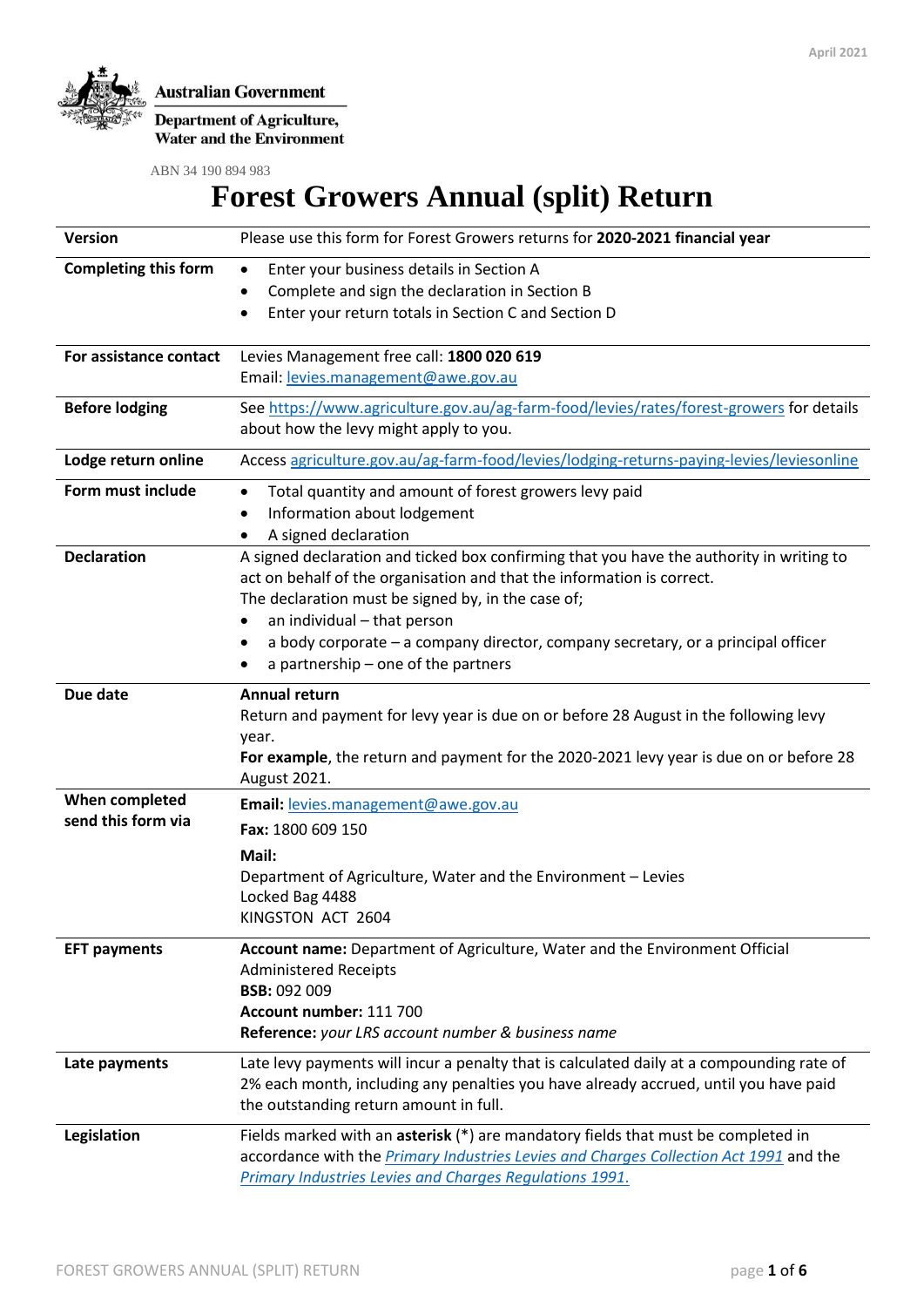| <b>Australian Government</b>                                                                                                                                                                                                     |                    |            |                 |
|----------------------------------------------------------------------------------------------------------------------------------------------------------------------------------------------------------------------------------|--------------------|------------|-----------------|
| <b>Department of Agriculture,</b><br><b>Water and the Environment</b><br>ABN 34 190 894 983                                                                                                                                      |                    |            |                 |
|                                                                                                                                                                                                                                  |                    |            | OFFICE USE ONLY |
| <b>Forest Growers Annual (split) Return</b>                                                                                                                                                                                      |                    | Date:      |                 |
|                                                                                                                                                                                                                                  |                    | Return ID: |                 |
| <b>SECTION A: Lodgement details</b>                                                                                                                                                                                              |                    | Signed:    |                 |
| LRS account number                                                                                                                                                                                                               | Levy period ended* |            | $\prime$        |
| Please note that your LRS account number is required for account management purposes.<br><b>ABN</b>                                                                                                                              |                    |            |                 |
|                                                                                                                                                                                                                                  | ACN*               |            |                 |
| Name*<br>Please note that name can be either the name of a company or an individual. Please use whichever is most relevant.                                                                                                      |                    |            |                 |
| Address*                                                                                                                                                                                                                         |                    |            |                 |
| Postal Address*                                                                                                                                                                                                                  |                    |            |                 |
| Phone                                                                                                                                                                                                                            | Fax                |            |                 |
| Email                                                                                                                                                                                                                            |                    |            |                 |
| $EFT$ $\Box$ Cheque $\Box$ Money Order $\Box$<br>Method of payment:                                                                                                                                                              |                    | Levy paid* | \$              |
| Date deposited: $\frac{1}{\sqrt{2\pi}}$<br><b>SECTION B: Declaration</b>                                                                                                                                                         |                    |            |                 |
| Declaration: I declare that to the best of my knowledge the information contained on this return form and any<br>attachments is correct in every essential detail. Giving false or misleading information is a criminal offence. |                    |            |                 |
| First name*<br>Title                                                                                                                                                                                                             | Last name*         |            |                 |

| Title | First name* | Last name*                                                                                                                                                                                                      |  |
|-------|-------------|-----------------------------------------------------------------------------------------------------------------------------------------------------------------------------------------------------------------|--|
|       |             | I have the authority to sign this declaration as a director, secretary or principal officer of the body corporate, partner, owner or other person, authorised in writing to act on behalf of this organisation. |  |
|       |             |                                                                                                                                                                                                                 |  |

Signature\*  $\vert$  /  $\vert$  /  $\vert$  /  $\vert$  /  $\vert$  /  $\vert$  /  $\vert$  /  $\vert$  /  $\vert$  /  $\vert$  /  $\vert$  /  $\vert$  /  $\vert$  /  $\vert$  /  $\vert$  /  $\vert$  /  $\vert$  /  $\vert$  /  $\vert$  /  $\vert$  /  $\vert$  /  $\vert$  /  $\vert$  /  $\vert$  /  $\vert$  /  $\vert$  /  $\vert$  /  $\vert$  /  $\vert$  /  $\vert$  /

| - 41<br>. т |  |  |
|-------------|--|--|
|             |  |  |

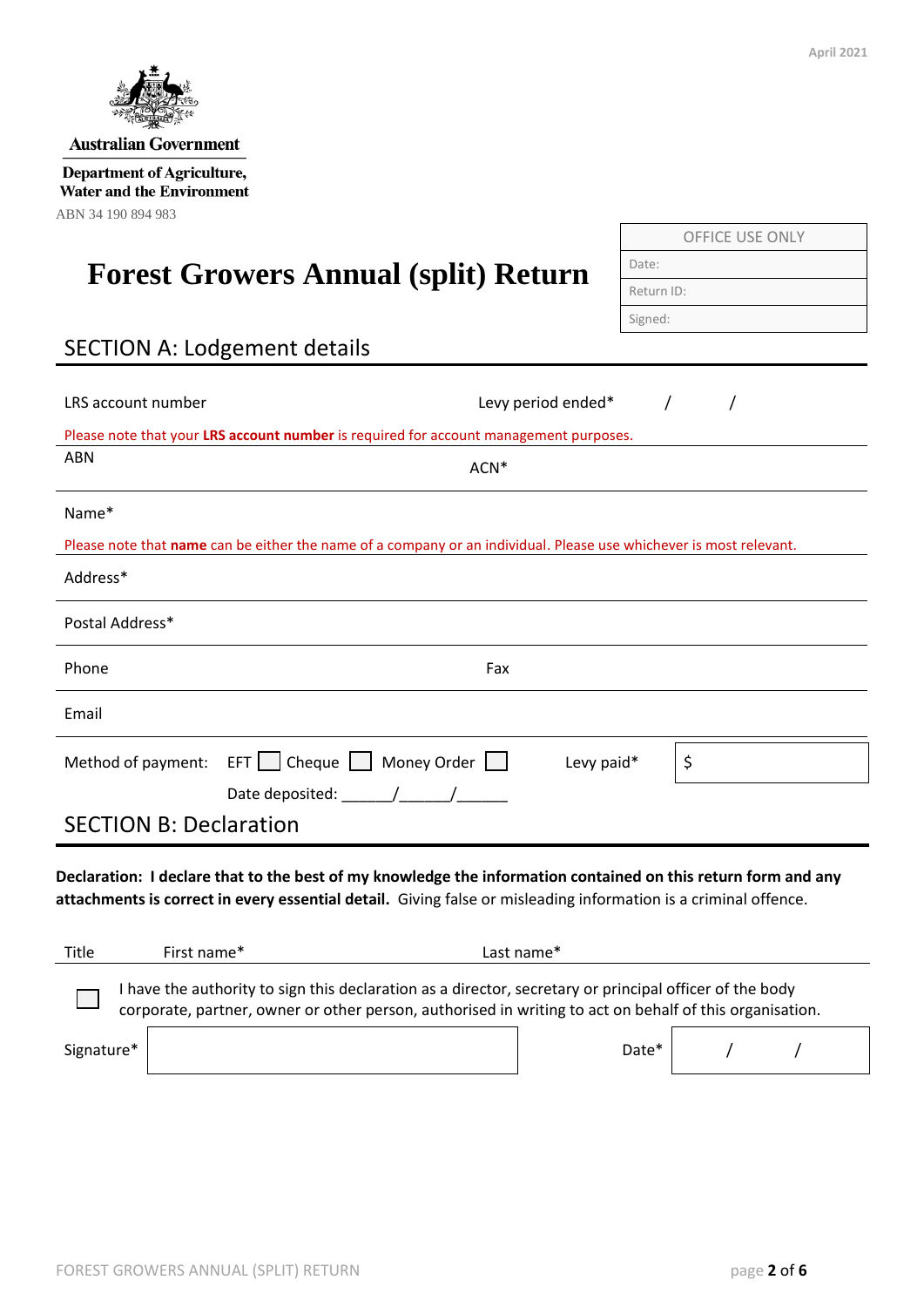

#### **Australian Government**

#### **Department of Agriculture, Water and the Environment**

ABN 34 190 894 983

# SECTION C: Total quantity and levy details **for 1 July to 31 December 2020**

**Section 1: Forest Growers Levy** (excludes quantities reported in Section2)

| <b>Type</b>                     | Commodity                 | LMU | (i)<br><b>TOTAL quantity of logs</b><br>received or<br>processed/produced/b<br>ought/sold (m3) | (i)<br>Exempt<br>logs | $(i)+(ii)=(iii)$<br><b>Quantity of</b><br>leviable logs (m3) | (iv)<br>Levy rate<br>(Cents/m3) | $(iii) \times (iv) =$<br>Levy paid<br>(\$) |
|---------------------------------|---------------------------|-----|------------------------------------------------------------------------------------------------|-----------------------|--------------------------------------------------------------|---------------------------------|--------------------------------------------|
| <b>Plantation</b>               | <b>Exotic</b><br>Softwood | 083 | 19a                                                                                            | 19 <sub>b</sub>       | 19                                                           | 10.5<br>cents/m3                | \$<br>A                                    |
| Logs                            | Other                     | 083 | 20a                                                                                            | 20 <sub>b</sub>       | 20                                                           | 5.5<br>cents/m3                 | \$<br>B                                    |
| <b>Other logs</b>               |                           | 083 | 16a                                                                                            | 16 <sub>b</sub>       | 16                                                           | 5<br>cents/m3                   | \$<br>$\mathsf{C}$                         |
| SECTION 1 SUB TOTAL $A + B + C$ |                           |     |                                                                                                |                       |                                                              | \$                              |                                            |

#### **Section 2: State and Territory voluntary (levy equivalent) contributions paid**

| <b>Type</b>            | LMU | Quantity of logs on which levy<br>equivalent is paid (m3) | <b>Amount paid</b> |  |
|------------------------|-----|-----------------------------------------------------------|--------------------|--|
| <b>Plantation logs</b> | 083 | 17                                                        | D                  |  |
| <b>Other logs</b>      | 083 | 18                                                        | E.                 |  |
|                        |     | Total $(A + B + C + D + E)$                               |                    |  |

GST is not applied to Australian Government levies and charges

**NOTE:** State and Territory bodies may choose to pay their voluntary contributions direct to FWPA.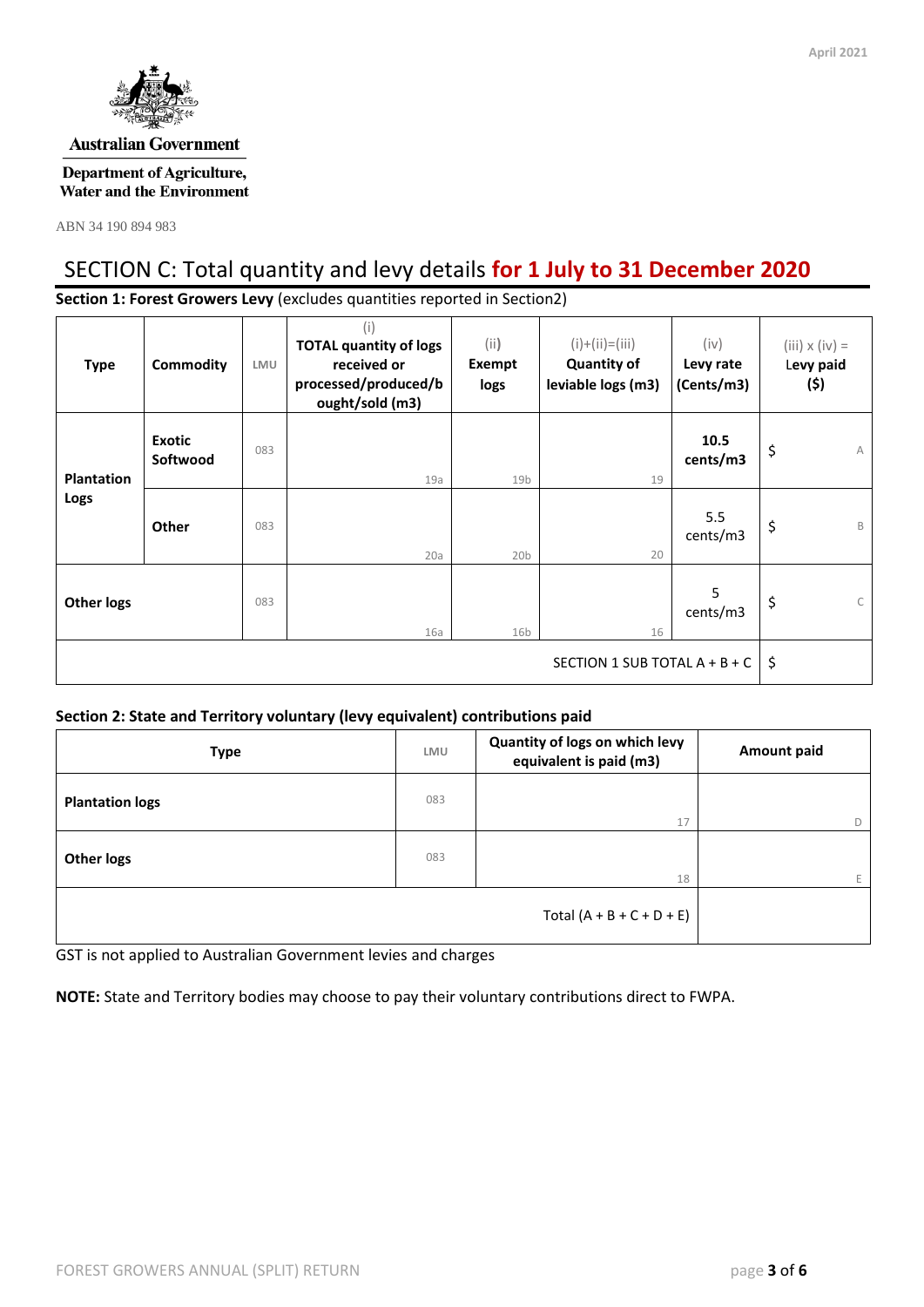# SECTION D: Total quantity and levy details **for 1 January to 30 June 2021**

| <b>Type</b>                   | Commodity                 | LMU | (i)<br><b>TOTAL quantity of logs</b><br>received or<br>processed/produced/b<br>ought/sold (m3) | (i)<br>Exempt<br>logs | $(i)+(ii)=(iii)$<br><b>Quantity of</b><br>leviable logs (m3) | (iv)<br>Levy rate<br>(Cents/m3) | $(iii) \times (iv) =$<br>Levy paid<br>(\$) |
|-------------------------------|---------------------------|-----|------------------------------------------------------------------------------------------------|-----------------------|--------------------------------------------------------------|---------------------------------|--------------------------------------------|
| <b>Plantation</b>             | <b>Exotic</b><br>Softwood | 083 | 19a                                                                                            | 19 <sub>b</sub>       | 19                                                           | 5.5<br>cents/m3                 | \$<br>A                                    |
| Logs                          | Other                     | 083 | 20a                                                                                            | 20 <sub>b</sub>       | 20                                                           | 5.5<br>cents/m3                 | \$<br>B                                    |
| <b>Other logs</b>             |                           | 083 | 16a                                                                                            | 16 <sub>b</sub>       | 16                                                           | 5<br>cents/m3                   | \$                                         |
| SECTION 1 SUB TOTAL A + B + C |                           |     |                                                                                                |                       | \$                                                           |                                 |                                            |

**Section 1: Forest Growers Levy** (excludes quantities reported in Section2)

#### **Section 2: State and Territory voluntary (levy equivalent) contributions paid**

| <b>Type</b>                 |     | Quantity of logs on which levy equivalent<br>is paid (m3) | Amount paid |  |
|-----------------------------|-----|-----------------------------------------------------------|-------------|--|
| <b>Plantation logs</b>      | 083 |                                                           |             |  |
|                             |     | 17                                                        | D           |  |
| <b>Other logs</b>           | 083 | 18                                                        |             |  |
| Total $(A + B + C + D + E)$ |     |                                                           |             |  |

GST is not applied to Australian Government levies and charges.

**NOTE:** State and Territory bodies may choose to pay their voluntary contributions direct to FWPA.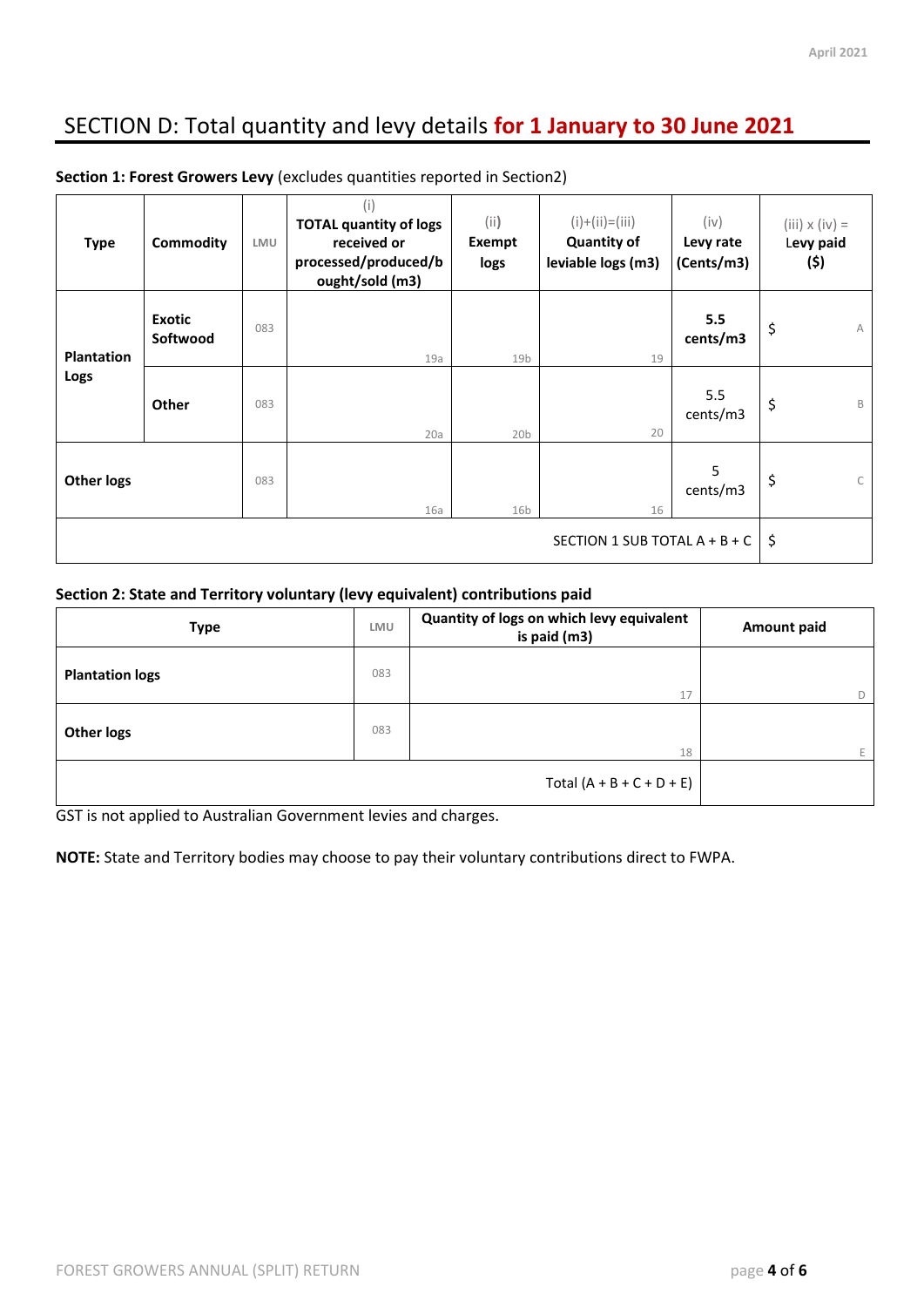# **Information about Forest Logs Producers**

|                                 |                                                            | Name of forestry processor, first purchaser, buying agent or selling agent who deals in plantation or other logs                             |                         | Page                         | 0f                                                        |                |
|---------------------------------|------------------------------------------------------------|----------------------------------------------------------------------------------------------------------------------------------------------|-------------------------|------------------------------|-----------------------------------------------------------|----------------|
|                                 | Business identifying number (ACN, ABN, etc. if applicable) | Year                                                                                                                                         |                         |                              |                                                           |                |
| Producer's<br><b>ABN or ACN</b> | <b>Full Name</b>                                           | <b>Postal Address</b>                                                                                                                        | Postcode                | Type/Category                | <b>Quantity of leviable</b><br>$\log s$ (m <sup>3</sup> ) | Levy paid (\$) |
|                                 |                                                            |                                                                                                                                              |                         | Plantation - Exotic Softwood |                                                           |                |
|                                 |                                                            |                                                                                                                                              |                         | Plantation - Other           |                                                           |                |
|                                 |                                                            |                                                                                                                                              |                         | Other Logs                   |                                                           |                |
|                                 |                                                            |                                                                                                                                              |                         | Plantation - Exotic Softwood |                                                           |                |
|                                 |                                                            |                                                                                                                                              |                         | Plantation - Other           |                                                           |                |
|                                 |                                                            |                                                                                                                                              |                         | Other Logs                   |                                                           |                |
|                                 |                                                            |                                                                                                                                              |                         | Plantation - Exotic Softwood |                                                           |                |
|                                 |                                                            |                                                                                                                                              |                         | Plantation - Other           |                                                           |                |
|                                 |                                                            |                                                                                                                                              |                         | Other Logs                   |                                                           |                |
|                                 |                                                            |                                                                                                                                              |                         | Plantation - Exotic Softwood |                                                           |                |
|                                 |                                                            |                                                                                                                                              |                         | Plantation - Other           |                                                           |                |
|                                 |                                                            |                                                                                                                                              |                         | Other Logs                   |                                                           |                |
|                                 |                                                            |                                                                                                                                              |                         | Plantation - Exotic Softwood |                                                           |                |
|                                 |                                                            |                                                                                                                                              |                         | Plantation - Other           |                                                           |                |
|                                 |                                                            |                                                                                                                                              |                         | Other Logs                   |                                                           |                |
|                                 |                                                            |                                                                                                                                              |                         | Plantation - Exotic Softwood |                                                           |                |
|                                 |                                                            | If you require more space, please print this page again and number sequentially.                                                             | Sub Total for this page | Plantation - Other           |                                                           |                |
|                                 |                                                            |                                                                                                                                              |                         | Other Logs                   |                                                           |                |
|                                 |                                                            | The total quantity of leviable logs $(m^3)$ and levy paid (\$) should match the sums of the amounts in <b>Section 1</b> of your return form. |                         | <b>TOTAL</b>                 |                                                           |                |